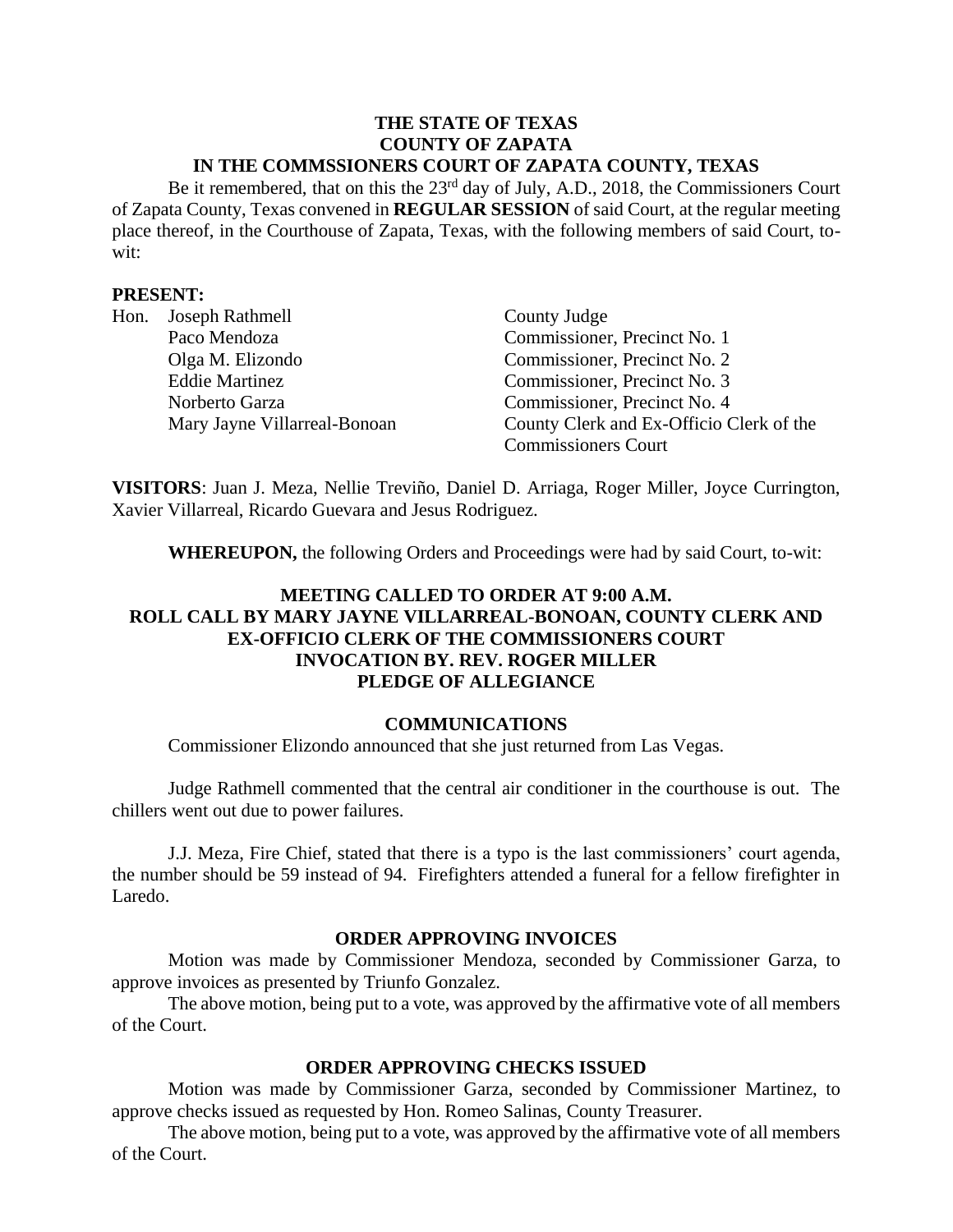## **ORDER APPROVING PAYMENT OF INVOICE FROM ASASH TERMITE AND PEST CONTROL**

Motion was made by Commissioner Martinez, seconded by Commissioner Garza, to approve payment of invoice from Asash Termite & Pest Control in the amount of \$6,310.50 for bat proofing the Zapata County Regional Jail, to be paid out of non-department, as requested by Hon. Joe Rathmell, County Judge.

The above motion, being put to a vote, was approved by the affirmative vote of all members of the Court.

## **ORDER APPROVING TEXAS DEPARTMENT OF MOTOR VEHICLE OPTIONAL FEES**

Motion was made by Commissioner Mendoza, seconded by Commissioner Elizondo, to approve the Texas Department of Motor Vehicle Optional Fees for Calendar Year 2019 as requested by Hon. Joe Rathmell, County Judge.

The above motion, being put to a vote, was approved by the affirmative vote of all members of the Court.

### **ORDER AMENDING SPEED LIMIT FOR SURROUNDING STREETS FOR ROMEO T. FLORES PARK AREA**

Motion was made by Commissioner Garza, seconded by Commissioner Martinez, to approve to amend speed limit for surrounding streets for the Romeo T. Flores Park area. Hidalgo Boulevard and Delmar Street on 1<sup>st</sup> Street will be changed to 20 mph and 1<sup>st</sup> Street and Glenn between park and pool will be changed to 10 mph as requested by Hon. Paco Mendoza, Commissioner Pct. 1.

The above motion, being put to a vote, was approved by the affirmative vote of all members of the Court.

# **ORDER APPROVING TO CONTINUE LETTER OF CREDIT TO ESTABLISH STAND BY TRUST FOR FINANCIAL ASSURANCE FOR CLOSURE AND POST CLOSURE OF SAN YGNACIO LANDFILL NO. 783 AND CLOSED LAND FILL NO 1528**

Motion was made by Commissioner Martinez, seconded by Commissioner Garza, to approve to continue the letter of credit to establish stand by Trust Fund for the Financial Assurance for the closure and post closure of San Ygnacio landfill no. 783 in the amount of \$553,710 and closed land fill no. 1528 in the amount of \$278,788 as requested by TCEQ, Deborah Wisneski, Financial Analyst, as requested by Triunfo Gonzalez, County Auditor.

The above motion, being put to a vote, was approved by the affirmative vote of all members of the Court.

### **ORDER APPROVING INSTALLATION OF STREET LIGHT**

Motion was made by Commissioner Martinez, seconded by Commissioner Mendoza, to approve the installation of a street light at the following address:

a. 180 Flores Drive (Flores Shores Unit 1, Block 5, Lot 6 thru 8)

as requested by Hon. Paco Mendoza, Commissioner Pct. 1.

The above motion, being put to a vote, was approved by the affirmative vote of all members of the Court.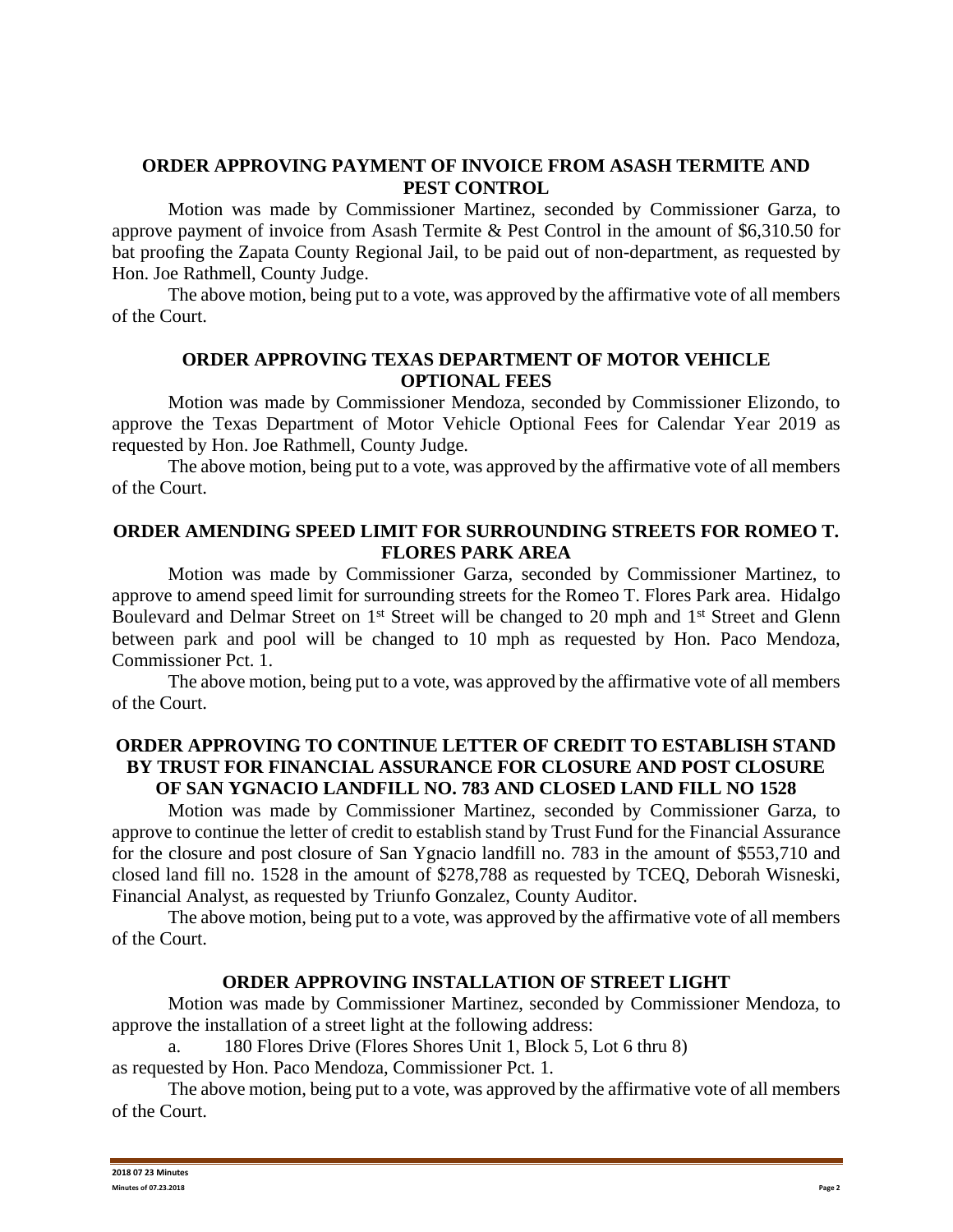### **ORDER APPROVING INSTALLATION OF SPEED HUMP**

Motion was made by Commissioner Martinez, seconded by Commissioner Mendoza, to approve the installation of a speed hump at the following address:

a. 1312 & 4th Street

b. 911 Diaz Street

as requested by Hon. Norberto Garza, Commissioner Pct. 4.

The above motion, being put to a vote, was approved by the affirmative vote of all members of the Court.

### **ORDER APPROVING LINE-ITEM TRANSFERS**

Motion was made by Commissioner Martinez, seconded by Commissioner Mendoza to approve the following line-item transfer to meet departmental needs:

|             | <b>DEPARTMENT</b>                             | LINE-ITEM FUND |                  | <b>AMOUNT</b>  |
|-------------|-----------------------------------------------|----------------|------------------|----------------|
| <b>FROM</b> | Justice of the Peace Pct. $4 \mid 10-455-464$ |                | Equipment Rental | \$1,300.00     |
| TO          | Justice of the Peace Pct. 4                   | $10-455-313$   | <b>Supplies</b>  | $\$\,1,300.00$ |

as requested by Hon. Ramon Benavides, Justice of the Peace Pct. 4

The above motion, being put to a vote, was approved by the affirmative vote of all members of the Court.

Motion was made by Commissioner Martinez, seconded by Commissioner Mendoza to approve the following line-item transfer to meet departmental needs:

| .           | <b>DEPARTMENT</b> | LINE-ITEM FUND |                  | <b>AMOUNT</b>       |
|-------------|-------------------|----------------|------------------|---------------------|
| <b>FROM</b> | Auditor's Office  | $10-495-335$   | Equipment Rental | \$913.56            |
| TO          | Auditor's Office  | 10-495-427     | Travel           | $\frac{$913.56}{ }$ |

as requested by Triunfo Gonzalez, County Auditor.

The above motion, being put to a vote, was approved by the affirmative vote of all members of the Court.

Motion was made by Commissioner Martinez, seconded by Commissioner Mendoza to approve the following line-item transfer to meet departmental needs:

|             | <b>DEPARTMENT</b>  | <b>LINE-ITEM FUND</b> |                      | <b>AMOUNT</b> |
|-------------|--------------------|-----------------------|----------------------|---------------|
| <b>FROM</b> | Waste Water        | 08-602-593            | <b>TCEQ</b>          | \$1,000.00    |
| <b>TO</b>   | Waste Water        | 08-602-205            | Uniforms             | \$1,000.00    |
| <b>FROM</b> | <b>Waste Water</b> | 08-602-311            | Postage              | \$800.00      |
| <b>TO</b>   | Waste Water        | 08-602-205            | Uniforms             | \$800.00      |
| <b>FROM</b> | Waste Water        | 08-602-341            | Chlorine & Chemicals | \$8,000.00    |
| <b>TO</b>   | Waste Water        | 08-602-336            | Repair & Maintenance | \$8,000.00    |
|             |                    |                       |                      |               |

as requested by Eloy Chapa, Jr., Waste Water Supervisor.

The above motion, being put to a vote, was approved by the affirmative vote of all members of the Court.

Motion was made by Commissioner Martinez, seconded by Commissioner Mendoza to approve the following line-item transfer to meet departmental needs:

| .                                                               | <b>DEPARTMENT</b>               | LINE-ITEM FUND |           | <b>AMOUNT</b> |
|-----------------------------------------------------------------|---------------------------------|----------------|-----------|---------------|
| <b>FROM</b>                                                     | 49 <sup>th</sup> District Court | 10-435-335     | Equipment | \$2,500.00    |
| TO                                                              | 49 <sup>th</sup> District Court | 10-435-464     | Fuel      | \$2,500.00    |
| as requested by Noemi Elizondo. 49 <sup>th</sup> District Court |                                 |                |           |               |

as requested by Noemi Elizondo, 49<sup>th</sup> District Court.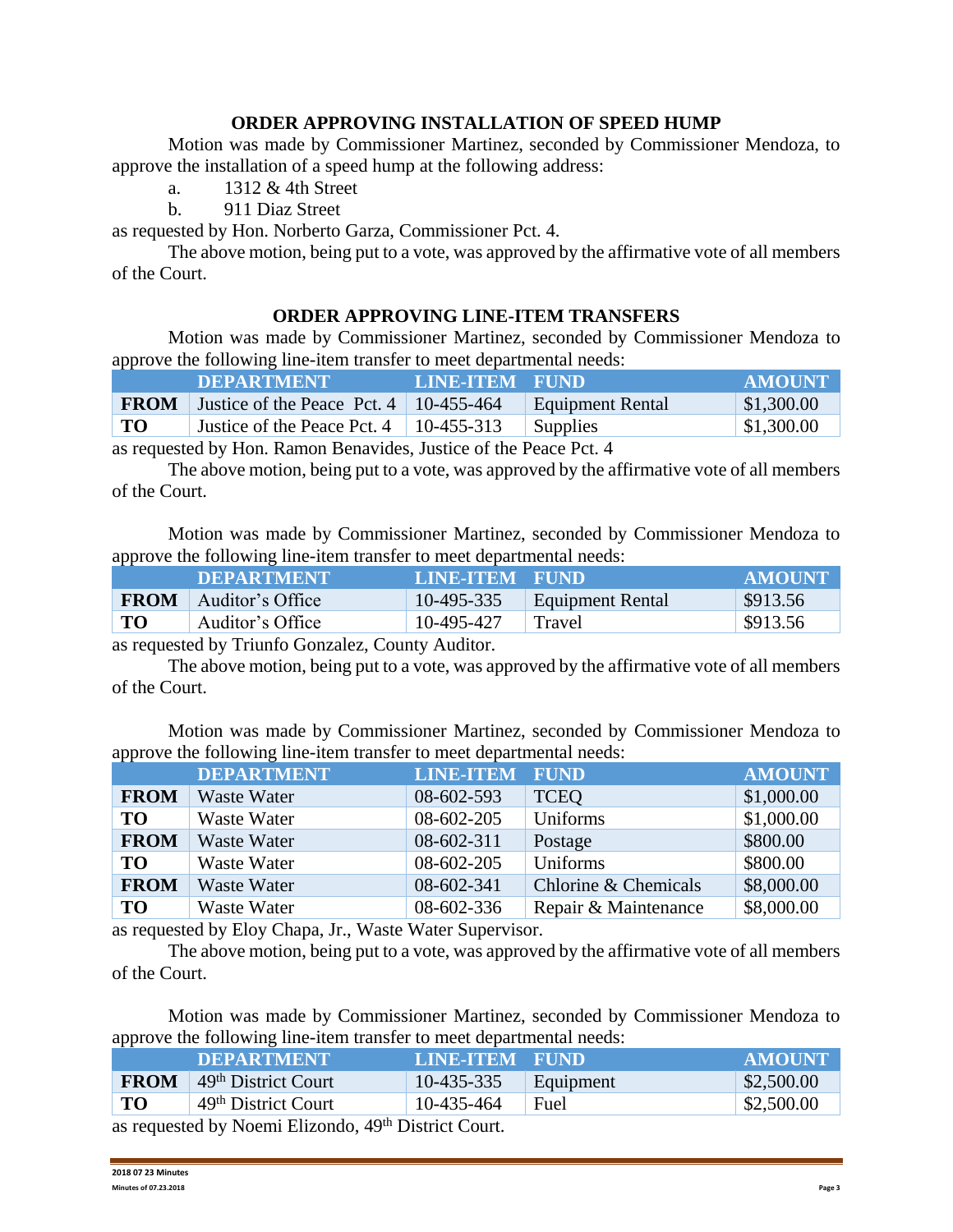The above motion, being put to a vote, was approved by the affirmative vote of all members of the Court.

Motion was made by Commissioner Martinez, seconded by Commissioner Mendoza to approve the following line-item transfer to meet departmental needs:

|             | <b>DEPARTMENT</b>       | <b>LINE-ITEM FUND</b> |                              | <b>AMOUNT</b> |
|-------------|-------------------------|-----------------------|------------------------------|---------------|
| <b>FROM</b> | Texas ATM AgriLife Ext. | 10-665-312            | <b>Communication Program</b> | \$400.00      |
| <b>TO</b>   | Texas ATM AgriLife Ext. | 10-665-427            | Workshops & Travel           | \$400.00      |
| <b>FROM</b> | Texas ATM AgriLife Ext. | 10-665-313            | <b>Membership Dues</b>       | \$160.00      |
| <b>TO</b>   | Texas ATM AgriLife Ext. | 10-665-427            | Workshop & Travel            | \$160.00      |

as requested by Jesus Rodriguez, AgriLife Agent.

The above motion, being put to a vote, was approved by the affirmative vote of all members of the Court.

## **MOTION WAS MADE BY COMMISSIONER GARZA, SECONDED BY COMMISSIONER MENDOZA, TO ENTER INTO EXECUTIVE SESSION**

## **MOTION WAS MADE BY COMMISSIONER GARZA, SECONDED BY COMMISSIONER MENDOZA, TO RETURN TO REGULAR SESSION**

# **ORDER ACCEPTING RESIGNATION OF BALDEMAR MONTES, CONSTABLE PCT. 4**

Motion was made by Commissioner Garza, seconded by Commissioner Martinez, to accept the resignation of Baldemar Montes, Constable Pct. 4, effective June 22, 2018 as requested by Nellie R. Treviño, Personnel Director.

The above motion, being put to a vote, was approved by the affirmative vote of all members of the Court.

# **ORDER TO TABLE REQUEST BY COMMISSIONER MENDOZA REGARDING AMENDMENT OF AMUSEMENT REDEMPTION MACHINE ORDINANCE**

Motion was made by Commissioner Mendoza, seconded by Commissioner Garza, to table request by Commissioner Mendoza regarding amendment of Amusement Redemption Machine (ARM) Ordinance.

*Closed Session/Executive Session is requested pursuant to Texas Government Code Title 5 Subchapter D, Section 551.071(A)(B) Consultation with Attorney.*

The above motion, being put to a vote, was approved by the affirmative vote of all members of the Court.

# **ORDER APPROVING RE-PLAT OF LOT 123 OF BLOCK 5 IN FLORES ADDITION UNIT 1**

Motion was made by Commissioner Martinez, seconded by Commissioner Garza, to approve re-plat Lot 123 of Block 5 Flores addition Unit 1 as requested by Manuel Gonzalez, Premier Engineering.

The above motion, being put to a vote, was approved by the affirmative vote of all members of the Court.

| 2018 07 23 Minutes<br>. |        |
|-------------------------|--------|
| Minutes of 07.23.2018   | Page 4 |